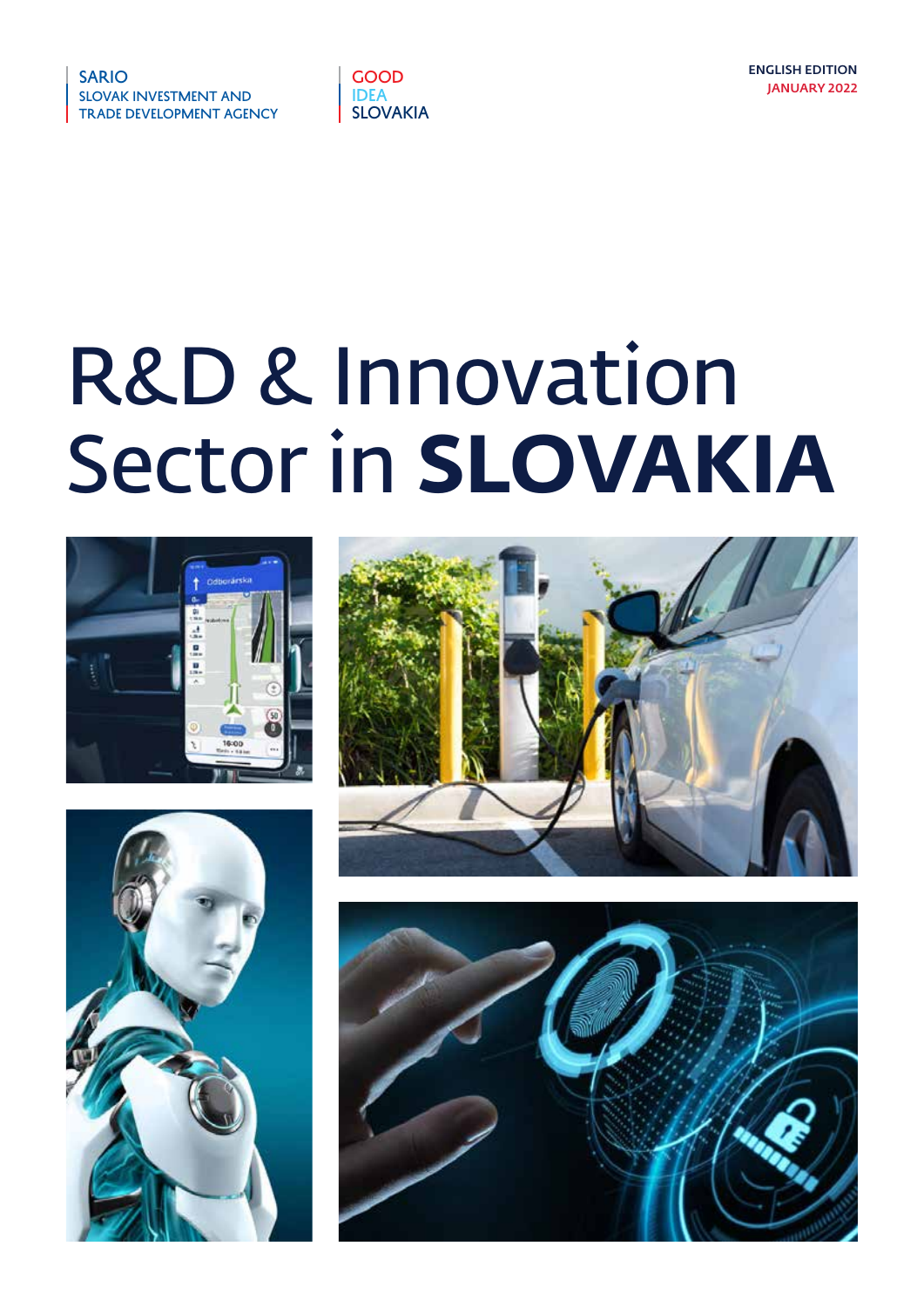# R&D & Innovation Sector in Slovakia

Despite being viewed as a production powerhouse, Slovakia sees its future mainly in high value–added projects and investments, especially in R&D and innovative operations. This publication aims to introduce both existing as well as perspective areas of the Slovak R&D environment. Moreover, it highlights key advantages for investors why to locate their research facilities in Slovakia.

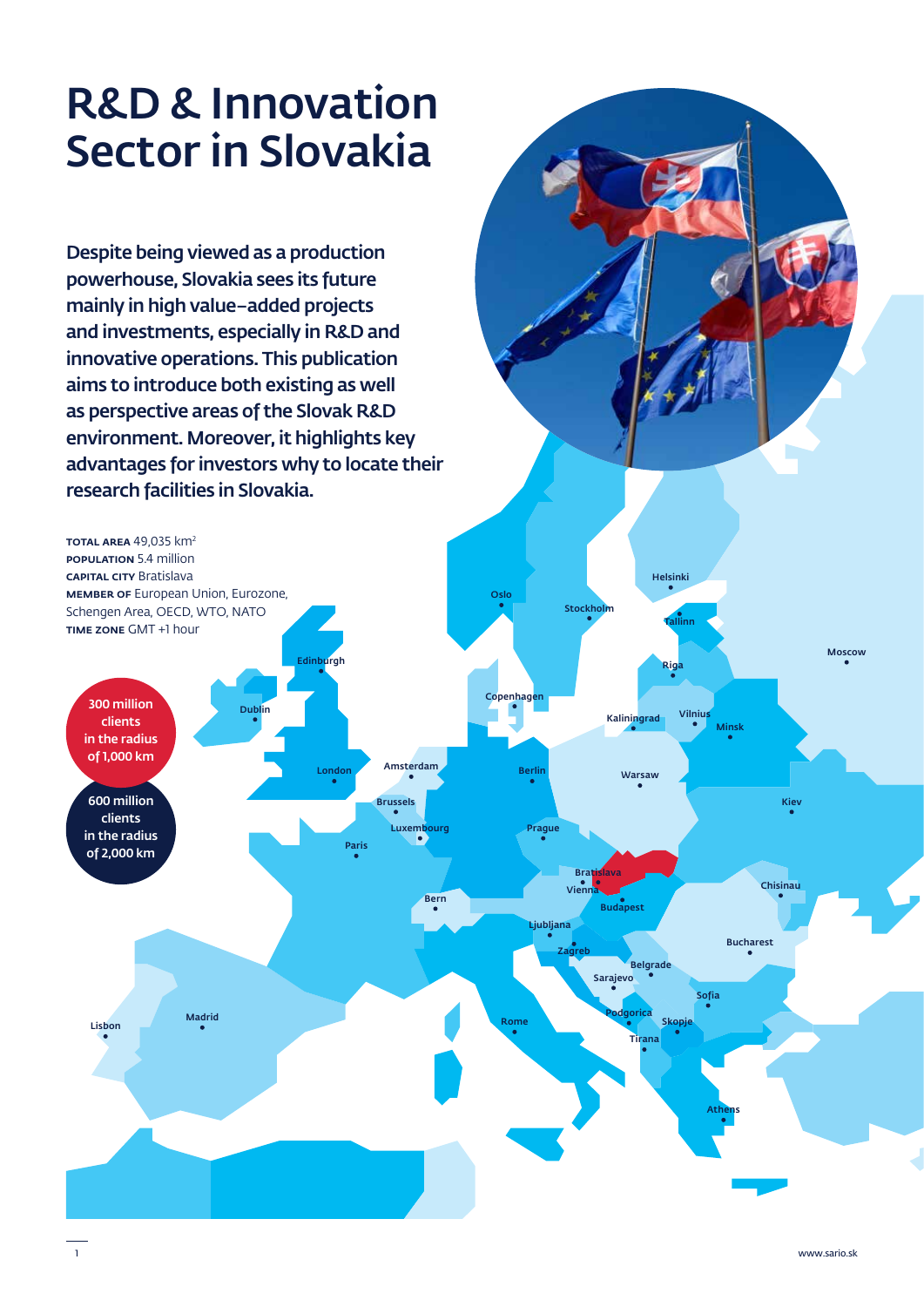# Overview of the R&D Sector in Slovakia

R&D is the fundamental precondition for increasing competitiveness and maintaining sustainable development. On top of that, it is inevitable for the long-term growth of knowledge economy in Slovakia. Slovak R&D has a long tradition and is capable of delivering internationally renowned cutting–edge solutions required in today's modern era.



Source: Statistical Office of the Slovak Republic: Yearbook of Science and Technology (2020); Eurostat (2020); World Economic Forum (2019)

Top Reasons to Establish an R&D Centre in Slovakia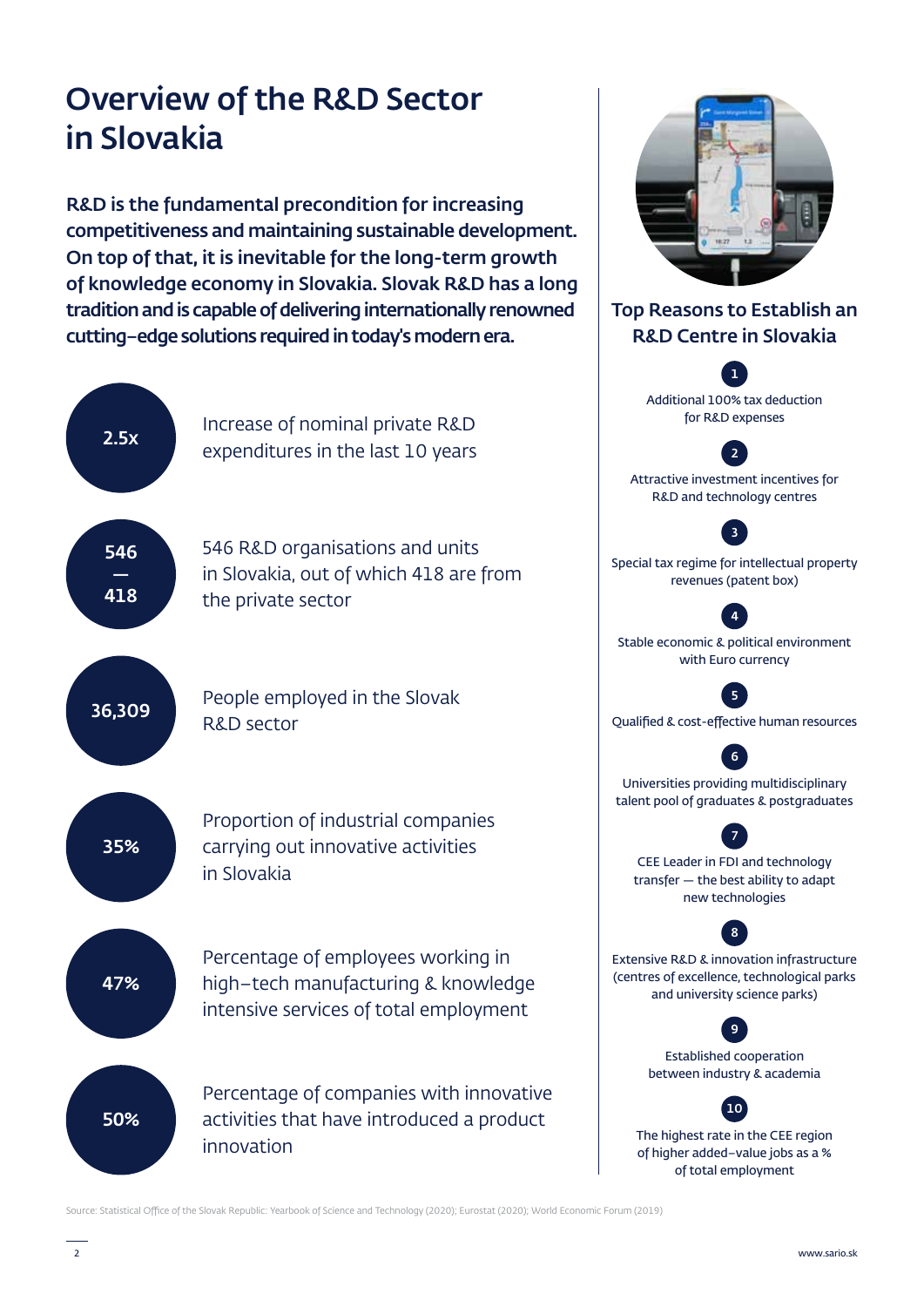# When Innovation is Tradition

Slovakia's abundant R&D potential lies mainly in its people. In the past, local inventors pushed the technological boundaries within several fields and created knowledge–based preconditions for modern industrial development. Building on this tradition of industrial innovation, many Slovak companies are pioneering development of cutting edge technologies.

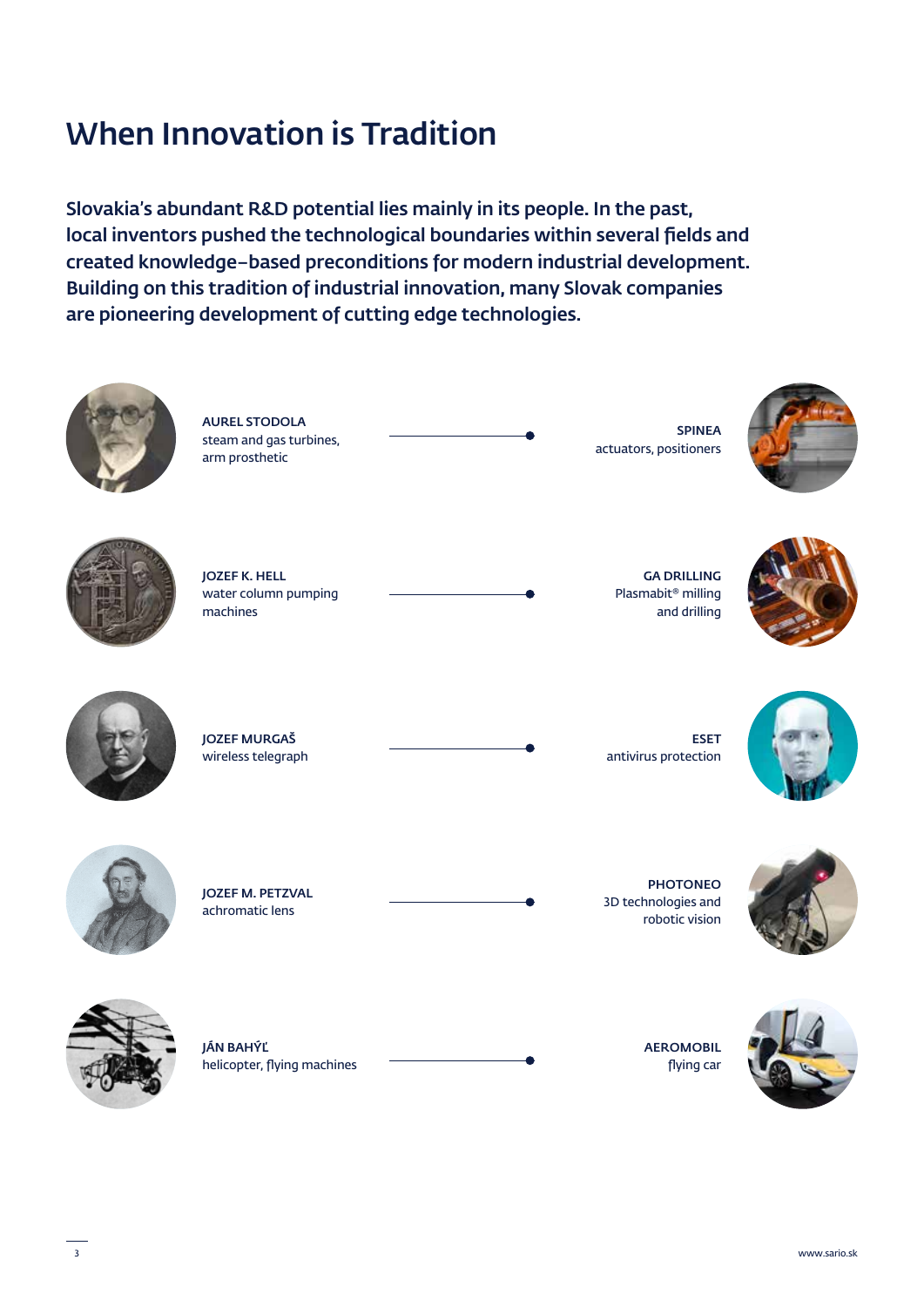# Examples of Other Notable Slovak Innovations

### **Design**



**ECOCAPSULE** Self–sustainable microhomes



**WERKEMOTION** Transportation & industrial design R&D studio

Creativity and technology also come together in game design and development, a rising segment in which Slovak companies are beginning to play an important role.



INNOVATRICS **Biometrics** 



**SOITRON** Complex IT solutions

Much of Slovakia's programming potential is embedded in local businesses delivering solutions for modern cities.



MATADOR Mobility solutions



PIXEL FEDERATION Social media games/mobile & web–based games

Design is an intergal part of developing new products. Apart from technical aspects, many Slovak companies also focus on aesthetics.

### Game Development **Industry**



STUDIO 727 3D animations for movies and game development industry



POWERPLAY STUDIO Mobile and desktop games





SYGIC Navigation systems







The core of Slovakia's technology potential comes from its firm base of home–grown IT companies, which are able to outrank their global competitors in several fields.

### Smart Cities



CVIKER VR/AR solutions for property technology



NG AVIATION Airport digitisation

### Space, Medtech, Electronics & Automotive



**TACHYUM** Universal processors



SPACEMANIC Satellite components



MULTIPLEXDX Cancer diagnostics



SENSONEO Waste management

INOBAT Batteries for electric vehicles

There are other notable sectors in which Slovak companies manage to push the frontiers of technological advancement.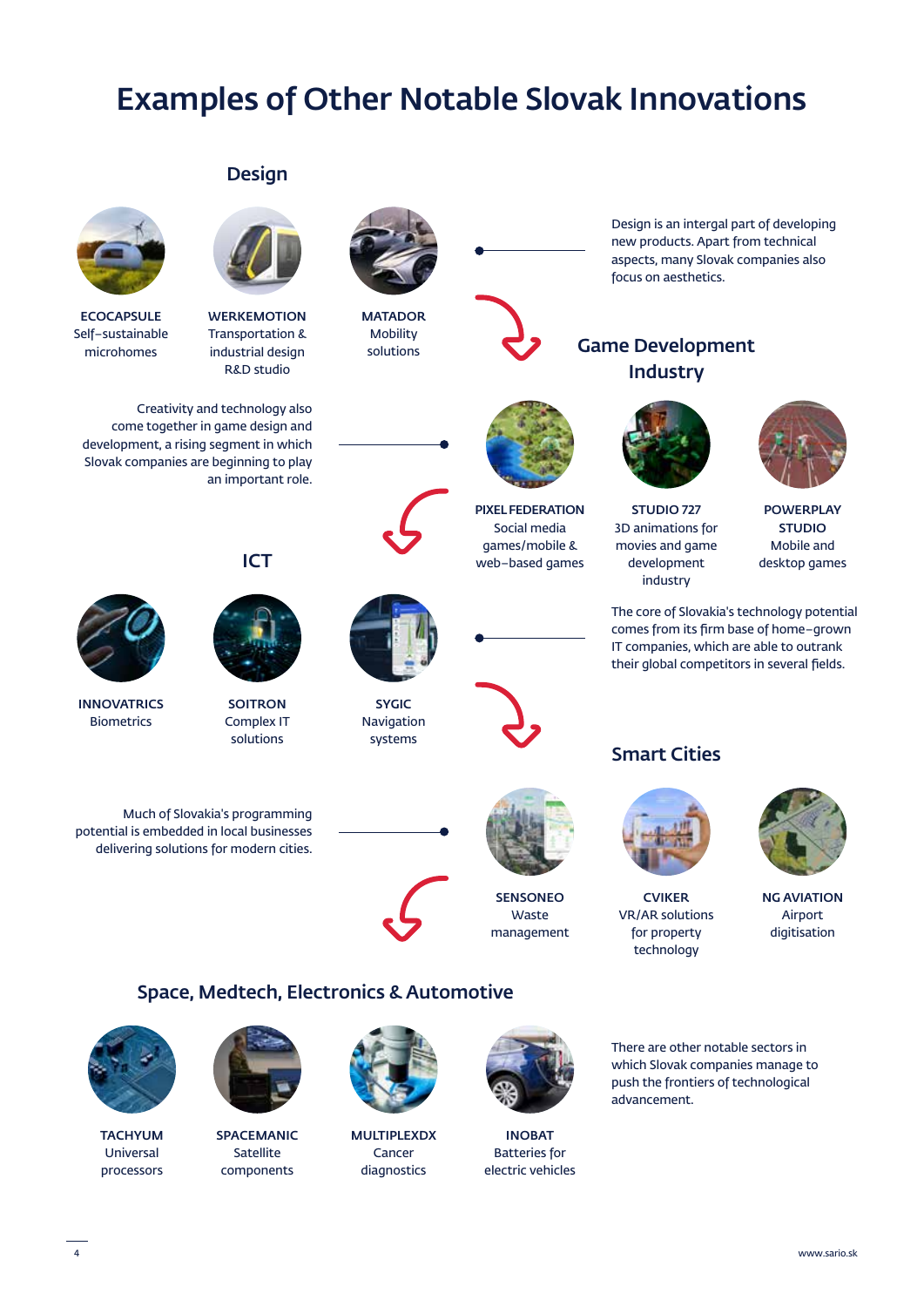# Slovak R&D Sector in Figures

In the past decade, Slovak R&D has experienced a significant growth, establishing various centres of excellence, research and technology centres. The R&D expenditures in Slovakia are driven mainly by the business sector and technical sciences.







#### AVERAGE GROSS MONTHLY SALARY LEVELS OF SELECTED R&D POSITIONS ACROSS SLOVAKIA

| <b>POSITION</b>                   | <b>WESTERN SLOVAKIA</b> | <b>CENTRAL SLOVAKIA</b> | <b>EASTERN SLOVAKIA</b> |
|-----------------------------------|-------------------------|-------------------------|-------------------------|
| <b>Robotics Engineer</b>          | 1.800€                  | 1.600€                  | 1.500€                  |
| <b>Chemical Engineer</b>          | 1,500€                  | $1,300 \in$             | 1,300€                  |
| <b>Hardware Engineer</b>          | $1.700 \in$             | 1,500€                  | $1,600 \in$             |
| <b>Test Engineer</b>              | $1.600 \in$             | 1.500€                  | 1,400€                  |
| <b>FEM Specialist</b>             | $1.700 \in$             | $1,600 \in$             | $1,500 \in$             |
| <b>Electrical Design Engineer</b> | $1,800 \in$             | 1,600€                  | $1,600 \in$             |
| <b>Mechanical Design Engineer</b> | $1.700 \in$             | $1,600 \in$             | $1,500 \in$             |
| Design Leader                     | 2.400€                  | $2,100$ €               | 2.200€                  |
| Six Sigma Consultant              | $3,100 \in$             | 2,600€                  | 2,600 €                 |

Source: Statistical Office of the Slovak Republic: Yearbook of Science and Technology (2020); Grafton Recruitment (2021)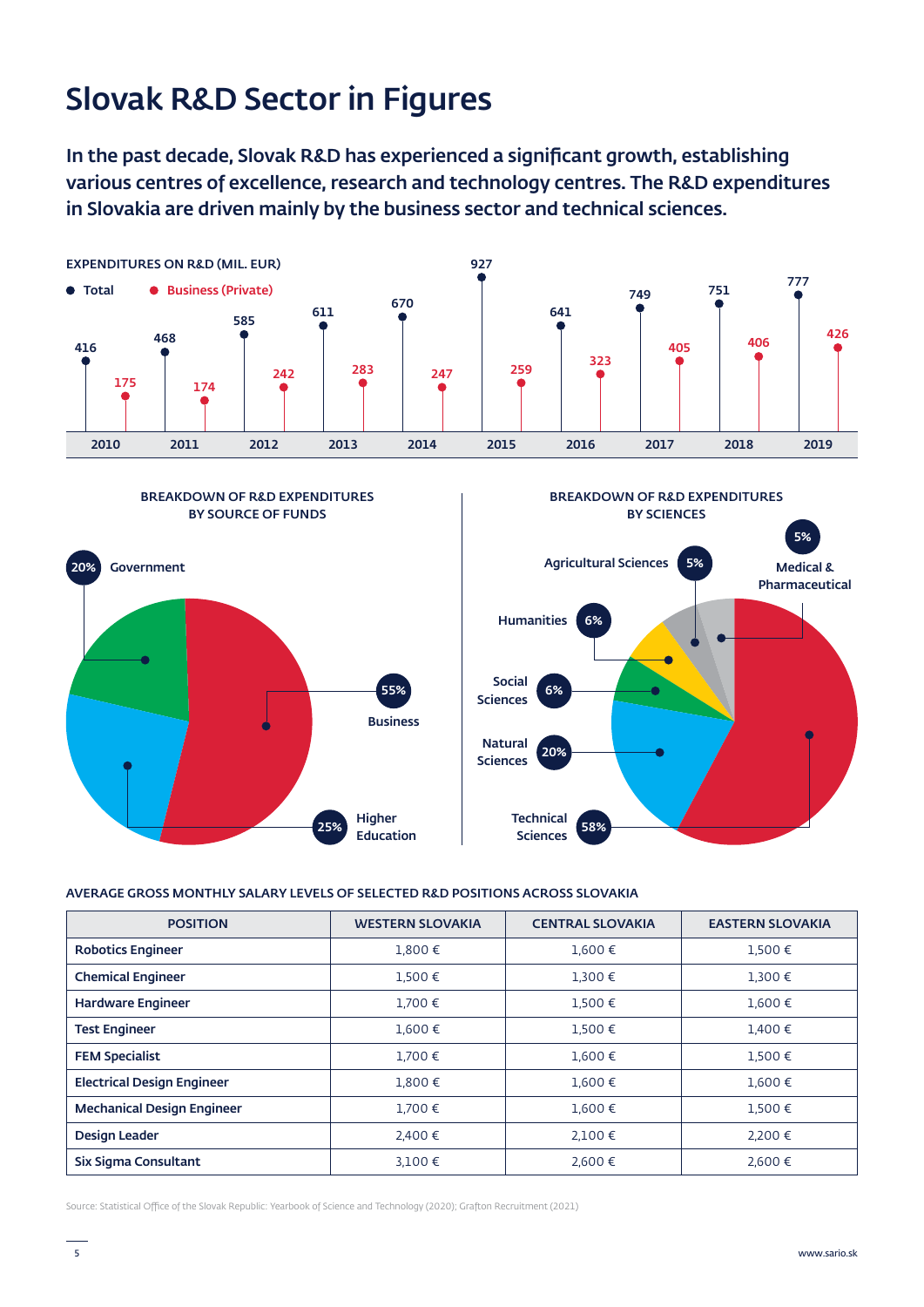# Government Strategies for R&D and Innovation

### RIS3 — Research & Innovation Strategy for Smart Specialisation of the Slovak Republic

The national R&D strategy aims to support innovation through cooperation between industry and R&D capacities. It sets goals and policy measures linked to research, innovation and education and has been assessed as the best strategy among 15 countries by the European Commission.

The strategy is built on key sources of economic growth and competitive advantages of the Slovak Republic. Taking into account the best use of synergies between traditional economic sectors and fast–growing, perspective industries, it outlines several national R&D priorities.



### Intelligent Industry Action Plan of the Slovak Republic



The Action Plan outlined a set of 35 measures to be implemented by the Slovak government by the end of 2020. It aimed to create better conditions for implementing digitisation, innovative solutions and increase competitiveness of local companies on the global market. It introduced measures linked to reducing bureaucratic burdens, amending legislation, defining standards, changing education programmes and conditions on the labour market or cofinancing research.

#### Prepared in cooperation with the representatives of industry, associations and academia, it identifies following priority areas:

- research, development and innovation
	- basic principles of IT security implementation in the field of intelligent industry
	- labour market and education
	- reference architecture, standardisation, development of technical standards
	- European and national legal frameworks
	- popularisation and promotion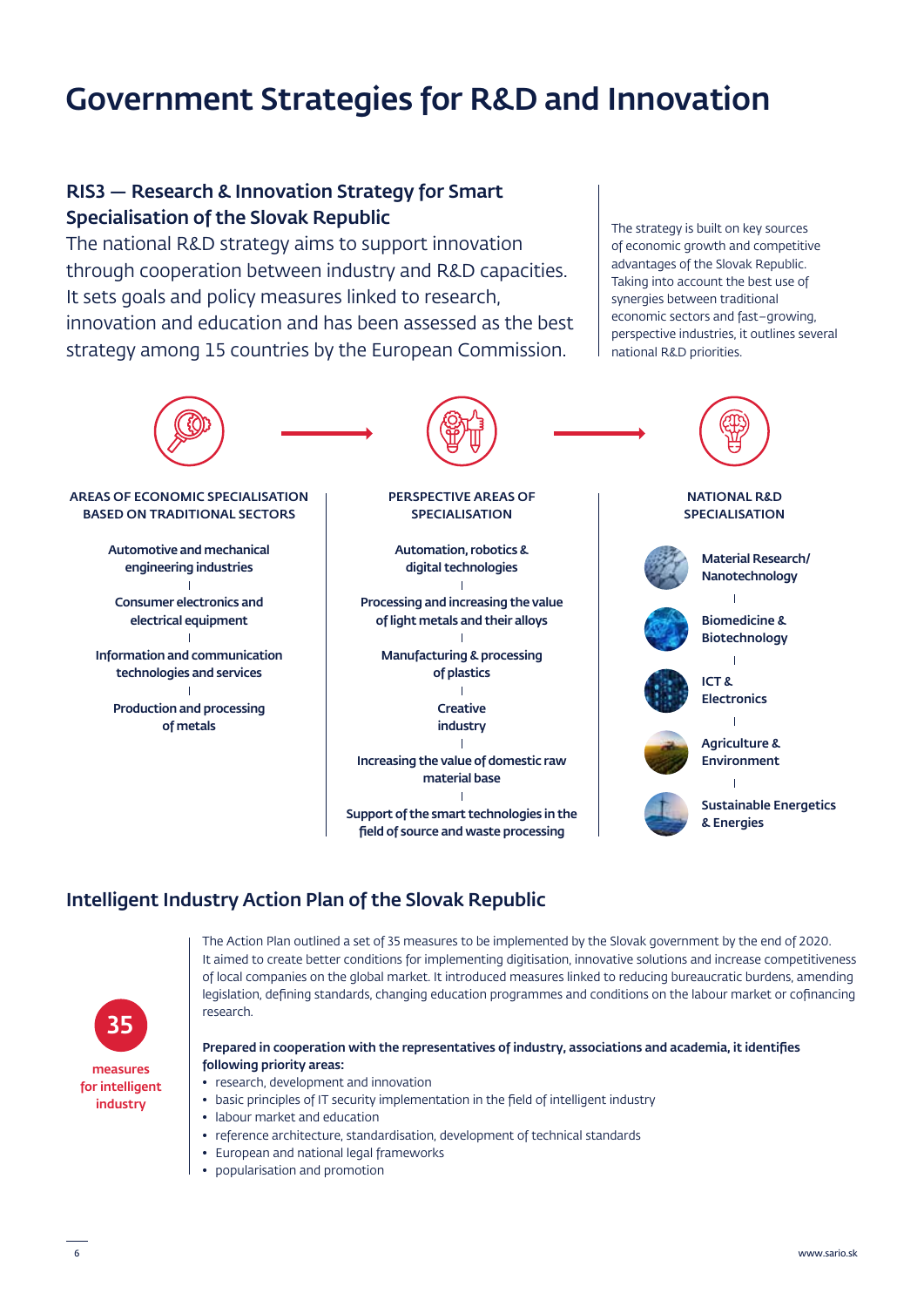# Network of Private R&D Operations in Slovakia

Slovakia has both substantial established and potential capabilities for the R&D. Innovation is being stimulated throughout the economy and sustained by both Slovak and foreign players.



Source: Webpages of respective companies (2021)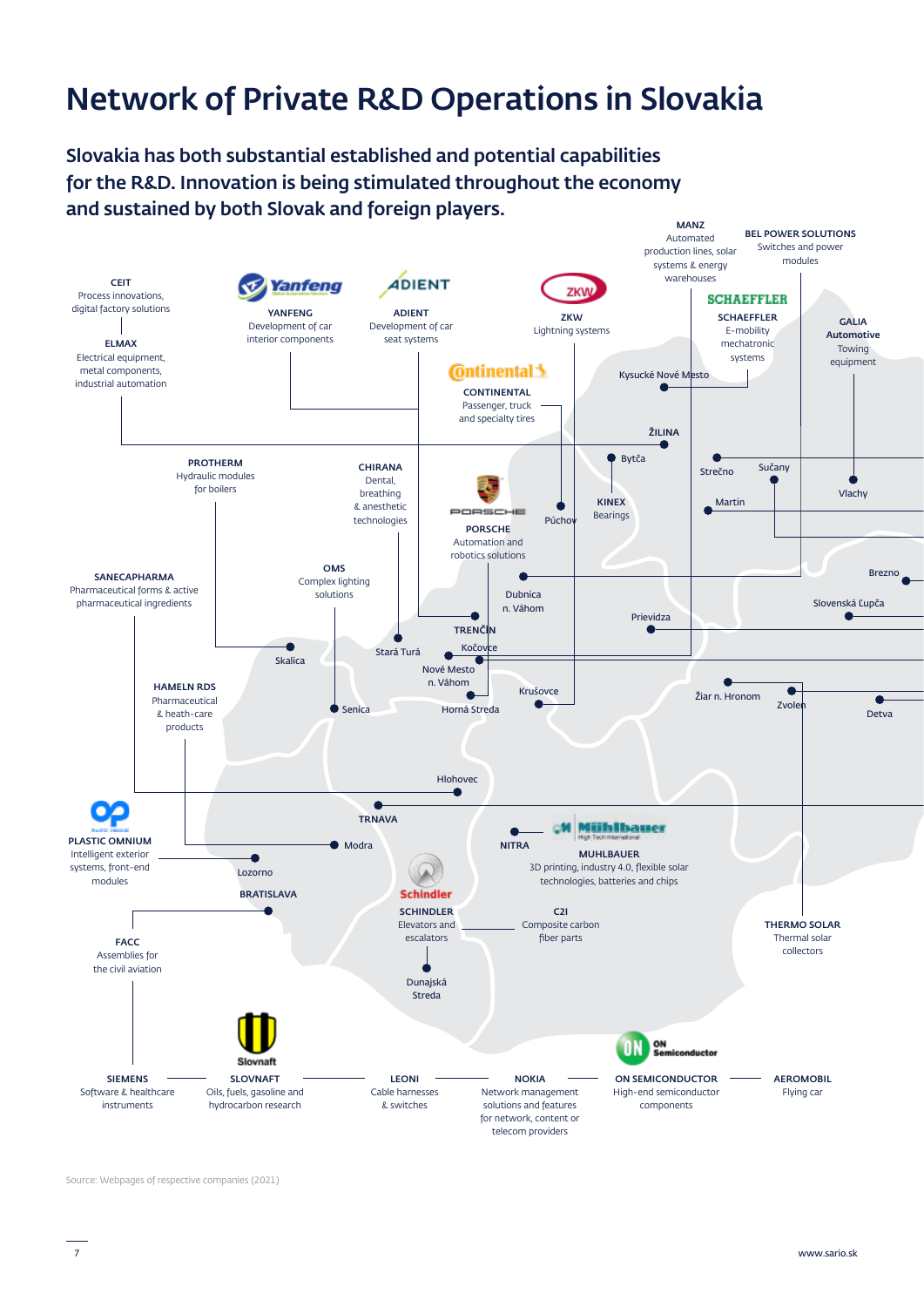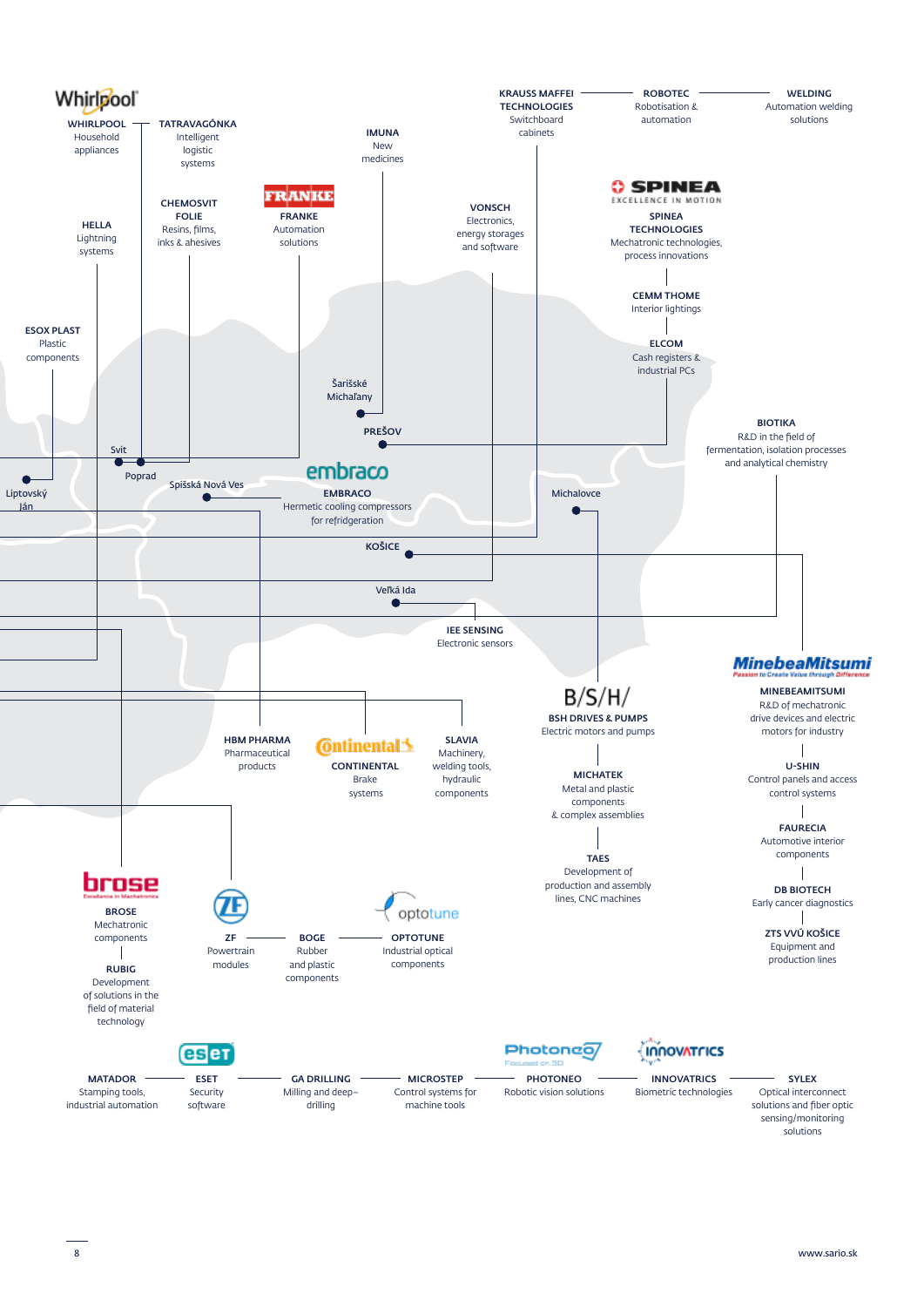# Favourable Public R&D & Innovation Infrastructure

The public R&D infrastructure in Slovakia constists of highly competitive technical faculties at universities located all around the country, as well as of a wide network of institutes of the Slovak Academy of Sciences. Strong cooperation partnerships of both local and foreign companies, universities and research institutions is characteristic for Slovak R&D ecosystem.

#### PUBLIC R&D NETWORK

Numbers in the map correspond with the number of technical/ICT faculties, university science parks & technical research institutes of the Slovak Academy of Sciences in respective cities.





# Slovak Academy of Sciences

Slovak Academy of Sciences (SAS) is a public research institution established in 1942. It consists of 69 organisations where more than 2,000 scientists & approximately 500 PhD students conduct their research in a wide range of fields.

#### Institute of Materials and Machine Mechanics (Bratislava)

- advanced metallic materials R&D
- Partners & International Cooperation
- European Space Agency, Hyundai Motor Europe

#### Institute of Electrical Engineering (Bratislava)

- semiconductors
- microelectronic sensors & detectors
- applied superconductivity
- Partners & International Cooperation
- CERN, Victoria University

### Institute of Informatics (Bratislava)

- ICT
- nano- & micro-structures
- robotics
- artificial intelligence
- Partners & International Cooperation
- IEEE and ESFRI

### Institute of Experimental Physics (Košice)

- applied physics
- chemical sciences
- biological sciences
- nanotechnology
- Partners & International Cooperation
- CERN, European Space Agency

Source: Slovak Centre of Scientific & Technical Information for the academic year 2020/2021; Slovak Academy of Sciences, SARIO (2021)

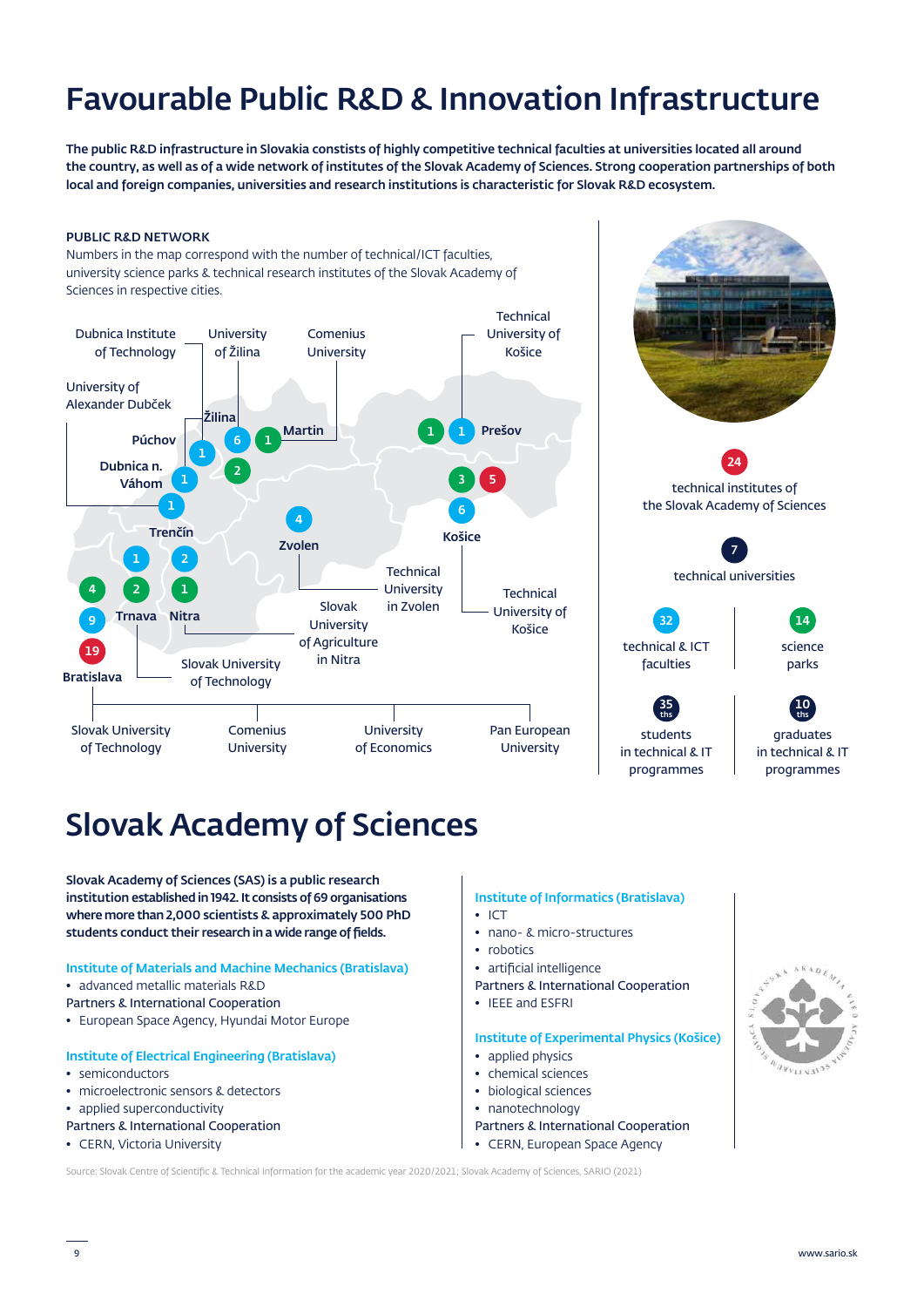# R&D Specialisation at the Largest Slovak Universities

## **HISTU**

SLOVAK UNIVERSITY OF<br>TECHNOLOGY IN BRATISLAVA

#### SLOVAK UNIVERSITY OF TECHNOLOGY IN BRATISLAVA Faculty of Electrical Engineering and IT

- National Centre of Robotics
- National Centre for Space Engineering
- Partners & International Cooperation
- Siemens, Matador, Volkswagen

#### Faculty of Mechanical Engineering

- manufacturing technologies
- recycling of materials for the purpose of composite production
- Partners & International Cooperation
- Volkswagen, Schaeffler, Brose

#### Faculty of Informatics & Information Technologies

- data analysis and information processing
- artificial intelligence

• cybersecurity

- Partners & International Cooperation
- ESET (a specialised IT research centre in cooperation with the Faculty of Mathematics, Physics & Informatics of Comenius University)

#### Faculty of Material Sciences and Technology in Trnava

- SlovakION, one of the CEE's leading research centres for ion beam & plasma technologies in materials engineering & nanotechnology
- Partners & International Cooperation
- Johnson Controls, Bosch

#### Faculty of Chemical and Food Technology

- biotechnology
- chemical and biological protection of environment

Partners & International Cooperation Volkswagen, Mondi, Matador

#### University Science Park STU, Bratislava

- ICT, electrical, chemical & civil engineering
- industrial biotechnology



#### COMENIUS UNIVERSITY IN BRATISLAVA

- Faculty of Mathematics, Physics & Informatics
- applied mathematics & physics
- computer sciences
- Partners & International Cooperation
- PwC, Accenture

#### Faculty of Natural Sciences

- chemistry & chemical technology
- biotechnology & life sciences

#### Comenius University Science Park, Bratislava



#### **TECHNICAL UNIVERSITY OF KOŠICE**

#### TECHNICAL UNIVERSITY IN KOŠICE

#### Faculty of Electrical Engineering and Informatics

- cybernetics and artificial intelligence
- electronics & electrical engineering
- Partners & International Cooperation
- Volkswagen, Siemens, U.S. Steel, Slovak Telecom

#### Faculty of Mechanical Engineering

- manufacturing technologies
- green & alternative fuel mobility
- Partners & International Cooperation
- Garrett Motion, Embraco, Faurecia, Magna PT

#### Faculty of Aeronautics

- air traffic management
- aerospace & space engineering
- aviation security and management
- Partners & International Cooperation
- European Aviation Safety Agency, International Civil Aviation Organisation, International Astronautical Federation

#### University Science Park TECHNICOM, Košice

• ICT, electrical, mechanical, civil & environmental engineering



#### UNIVERSITY OF ŽILINA

#### Faculty of Electrical Engineering and Information Technology

- ICT applied in transport and industry
- electronic systems & networks
- Partners & International Cooperation
- Siemens, Panasonic, Brose

#### Faculty of Mechanical Engineering

- mechanical engineering
- materials engineering
- machines and equipment design
- automation of production systems

Partners & International Cooperation

• Volkswagen, KIA Motors, Schaeffler, Whirlpool

#### University Science Park, Žilina

• ICT, smart industrial & transportation systems, progressive materials

• biotechnology, biomedicine Source: Web pages of respective universities (2021)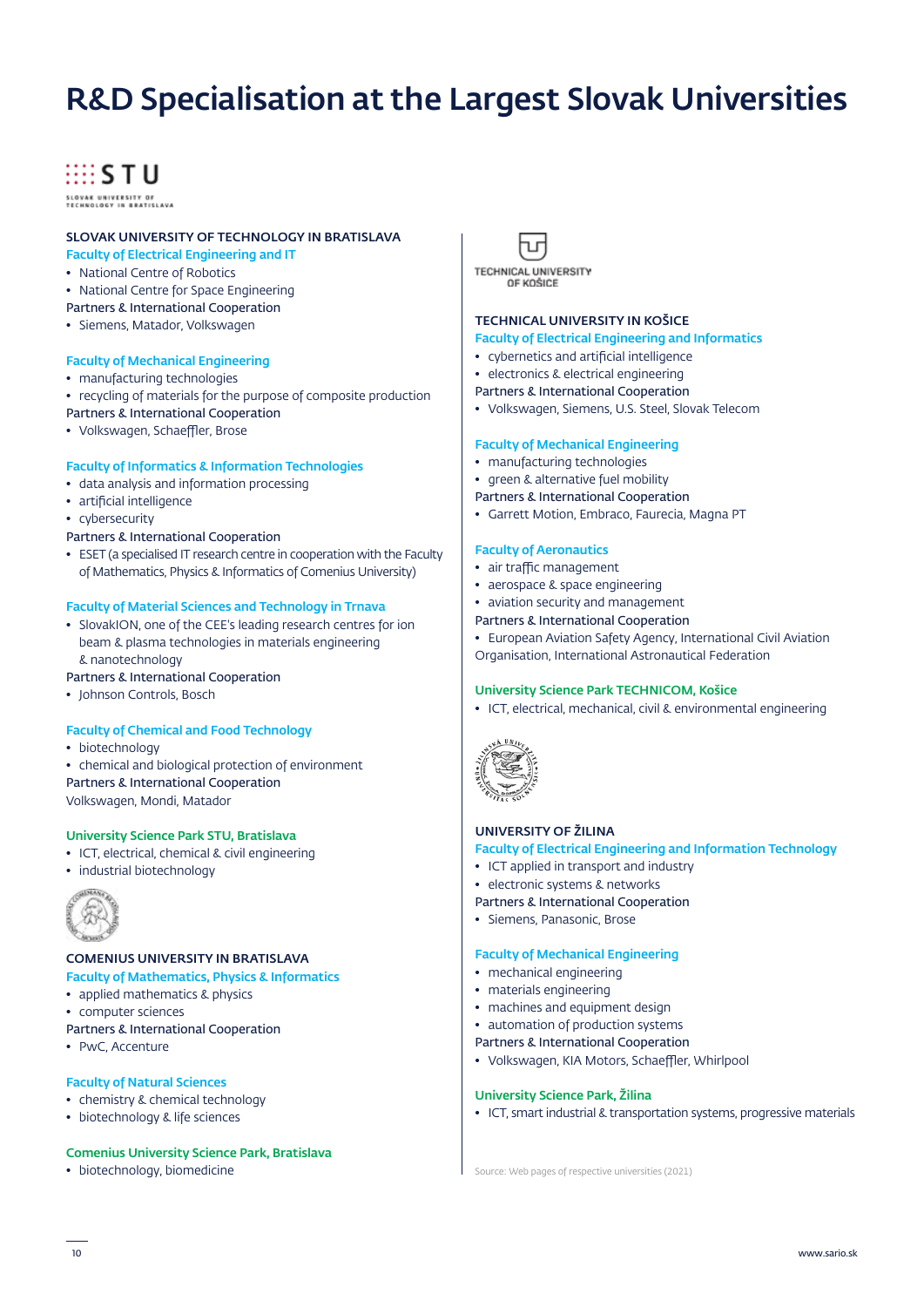# Process Innovation Developed & Made in Slovakia

Apart from product development, Slovakia's strong industrial heritage has also created an ecosystem of local companies active in the field of production process optimisation.

As the implementation of Industry 4.0 is a necessity for all industrial facilities that want to maintain their competitive advantage, SARIO has created an entire service that aims to match the needs of the industry with the capablities of the most advanced Slovak technology companies. From our experience, the Slovak Industry 4.0 competences focus mainly on areas highlighted below, the related companies are just examples of local providers capable of delivering state of the art solutions:



### The Slovak Industry 4.0 Ecosystem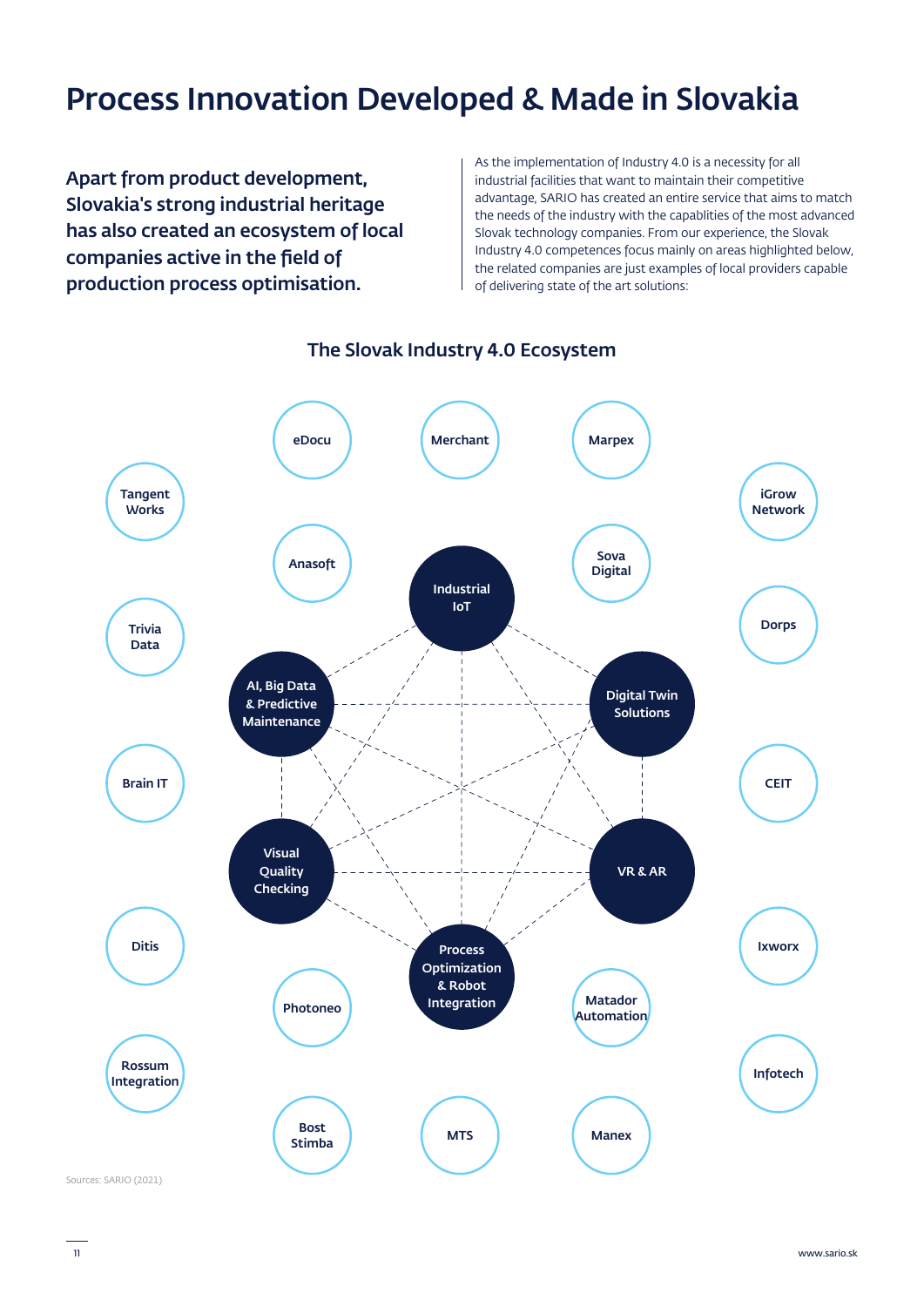# SARIO Innovation Sourcing Innovate Your Business with Solutions Made in Slovakia!

SARIO Innovation Sourcing — a platform of the Slovak Investment and Trade Development Agency (SARIO) matching the needs of its major clients large investors established in Slovakia — with capacities and competences of the most advanced and innovative Slovak technology.

SARIO organises tailor–made workshops, which on one side serve as a business development channel for Slovak solution providers, on the other are aimed to innovate technological processes of its major clients. These services are not limited to the borders of Slovakia and they also focus on venture capital related M&A matchmaking.

#### SARIO INNOVATION SERVICES FOCUS ON, BUT ARE NOT LIMITED TO

- Industry automation, predictive maintenance, quality control, digital factory solutions
- Product development design, prototyping, testing, tooling
- Services sector software automation, outsourcing, cybersecurity, big data & AI

#### OUR TRACK RECORD (SELECTED EVENTS)

- Jaguar Land Rover Innovation Workshop process innovation, Nitra (Slovakia)
- PSA Innovation Day process Innovation, Trnava (Slovakia)
- VW/Audi Innovation Sourcing Day product innovation, Budapest, (Hungary)
- Integr8 Conference process innovation, Detroit (USA)
- MinebeaMitsumi Automation Workshop process innovation, Bratislava (Slovakia)
- Mitsubishi Innovation Sourcing M&A scouting, Bratislava (Slovakia)

The agency plans to scale these services by addressing a wider range of clients from various sectors and identifying new potential Slovak solution providers, capable of succeeding on international markets.

#### www.innovatewithsario.com





"Slovak companies can bring innovation to global players! In the past 3 years more than one third of the Slovak solution providers, which participated in our workshops, got selected for follow–up meetings by our major clients. A half of these meetings ended up either with price quotation requests or pilot projects." Marek Kopanický, Innovation Lead & Consultant, SARIO



"Our vision is to help transform Slovakia into a technological & innovative hub and become the partner of choice for companies considering to invest in Central Europe."

Róbert Šimončič, CEO SARIO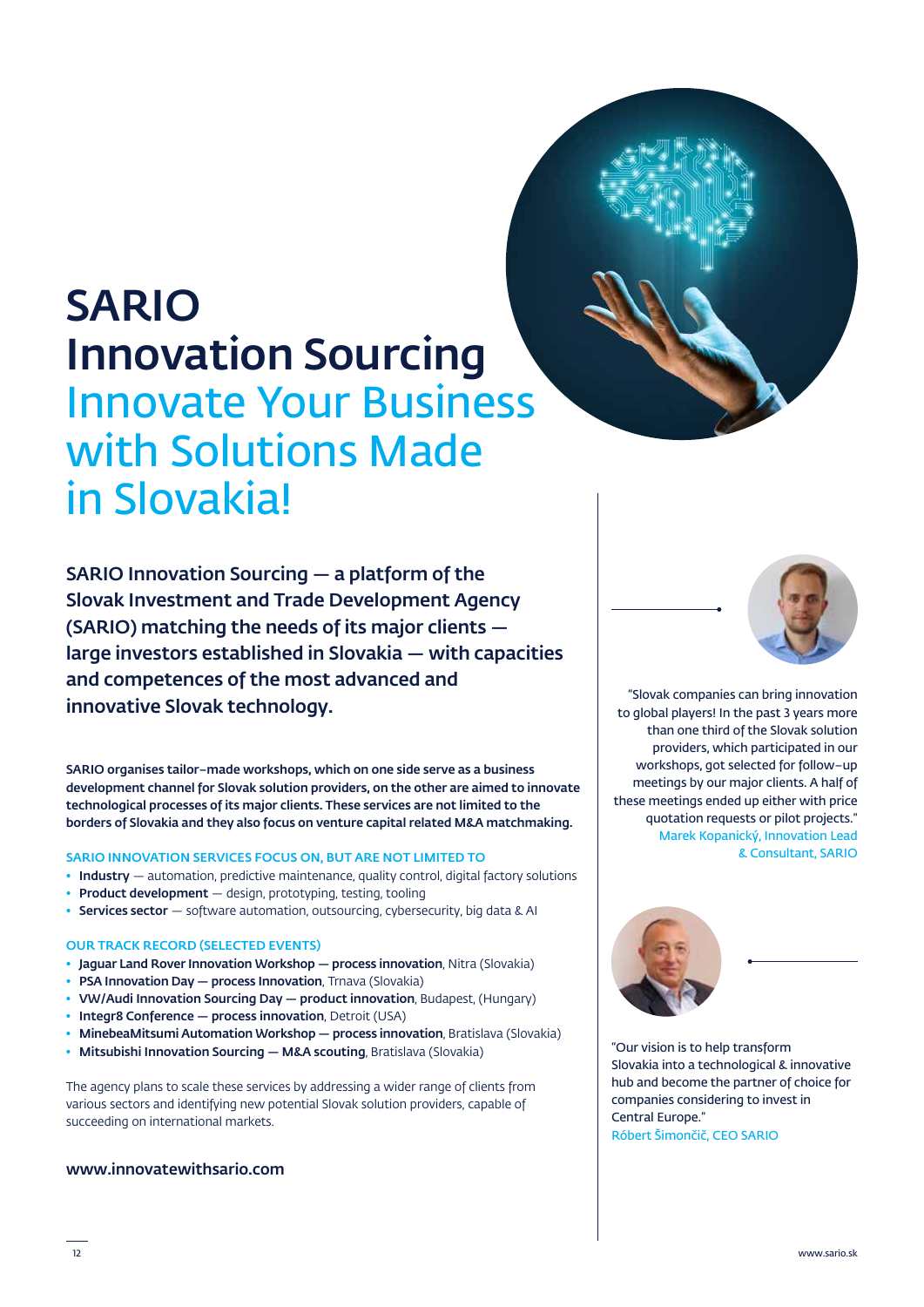# Schemes Designed for Supporting R&D in Slovakia

### INVESTMENT INCENTIVES FOR TECHNOLOGY CENTRES

The primary role of the investment incentives is to motivate companies to place their new investment projects in regions with higher unemployment and to attract projects with higher added value.

#### **MAXIMUM REGIONAL INTENSITIES OF INVESTMENT INCENTIVES IN SLOVAKIA**

- additional 10% for medium–sized enterprises
- additional 20% for small and micro–sized enterprises
- additional 10% for investment projects carried out in regions included in Just Transition Plan

#### ELIGIBLE COSTS

- Costs of land acquisition
- Costs of buildings acquisition & construction
- Costs of new technological equipment and machinery acquisition
- Intangible long-term assets licences, patents, etc.
- Rent of new land/building
- OR
- Total wage costs of all new employees calculated over a period of 2 years

#### FORMS OF INVESTMENT INCENTIVES

- Corporate income tax relief
- Cash grant

price

• Contributions for the newly created jobs • Rent/Sale of real estate for a discounted

#### MINIMUM CONDITIONS FOR TECHNOLOGY CENTRES\*

- Minimum investment of 100 ths. EUR on fixed assets in all regions
- Minimum of 10 newly created jobs
- Minimum 1.7 fold of average salary in the district paid to new employees

#### R&D EXPENSES SUPERDEDUCTION — SPECIAL R&D TAX REGIME

Companies with the R&D activities can benefit from the special tax regime. By the calculation of the income tax, the additional 100% of the R&D expenses can be deducted from the tax base. As a result, for every 100 EUR spent on the R&D activities, company can save additional 42 EUR (respecting the current income tax rate 21%).



#### **SUPERDEDUCTION**

- is automatically claimable in tax return form
- is not subject to any application procedures nor subject to an approval by any state authority
- all sectors are eligible
- is applicable throughout Slovakia
- if the claim cannot be applied in the given tax period, it is transferable to up to 5 consecutive tax periods

#### EXAMPLES OF DEDUCTIBLE COSTS

- Wages and related contributions
- Material and inventory
- Power and utility supplies
- Tax depreciation of long-term assets
- Certification expenses
- Specialised software licence, etc.

\*Conditions differ for projects from 'Priority areas'. Please contact us at invest@sario.sk for more information. Sources: SARIO (2021)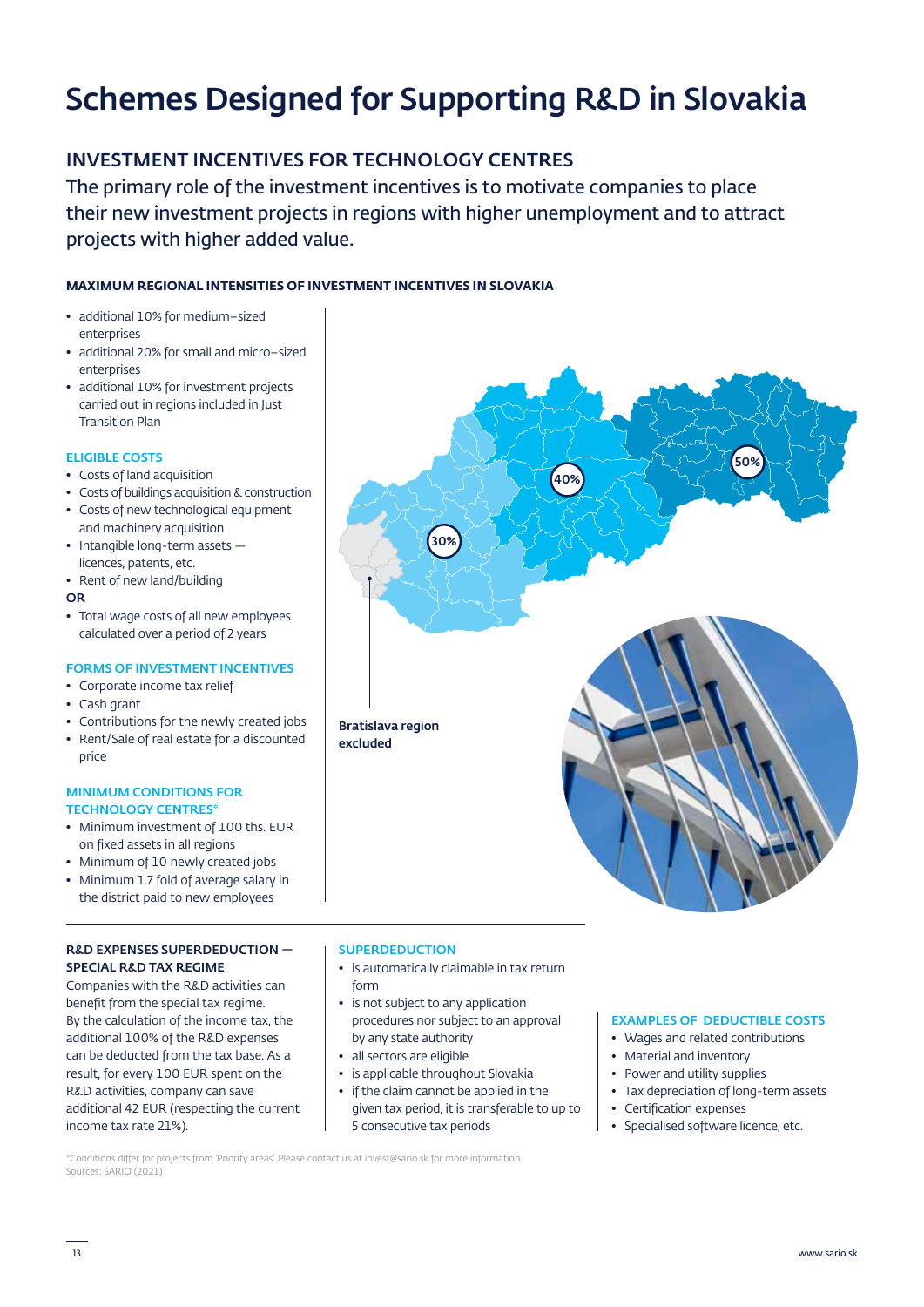

### **AIM INVESTMENT AWARDS DUBAI 2017**

**CEE & TURKEY REGION** Best Investment Promotion Agency in 2016



# **SARIO** Profile

Slovak Investment & Trade Development Agency (SARIO) is a governmental investment and trade promotion agency of the Slovak Republic. The agency was established in 2001 and it operates under the Slovak Ministry of Economy.

## **01 INVESTMENT SERVICES**

#### **FOR POTENTIAL INVESTORS**

- investment environment overview
- assistance with investment projects implementation
- starting a business consultancy
- sector and regional analyses
- investment incentives consultancy
- site location & suitable real estate consultancy

#### **FOR ESTABLISHED INVESTORS**

- identification of local suppliers, service providers
- assistance with expansion preparation and execution
- assistance with Industry 4.0 solutions and R&D implementation

## **02 FOREIGN TRADE SERVICES**

#### **IF YOU ARE LOOKING FOR**

- Slovak supplier or sub– contractor
- information about Slovak export/trade environment
- sourcing opportunities
- forming a joint venture, production cooperation or other forms of partnership with a Slovak partner

#### **SERVICES FOR EXPORTERS**

- information on foreign territories
- customized search for foreign partners
- on–line database of business opportunities
- export Training Centre
- subcontracting assistance

### **03 INNOVATION SOURCING**

- matching local tech companies with the operations of large companies that plan to implement innovative solutions to streamline and optimize their processes
- focused mostly on Industry 4.0 solutions such as digitalization, intelligent automation, and robotics as well as advanced and complex IT solutions for various industries
- based on a database of more than 300 local tech companies which is constantly updated and expanded

## **04 DIVERSIFICATION ACTIVITIES**

- aimed at supporting diversification of the Slovak economy towards high-tech areas with significant growth potential
- systematic building of a knowledge base about these sectors with an aim of increasing their visibility and attractiveness for prospective investors
- focused mainly on such sectors as space, aviation, smart & green mobility, medtech, greentech, gaming, smart cities, data centers, and the hydrogen economy